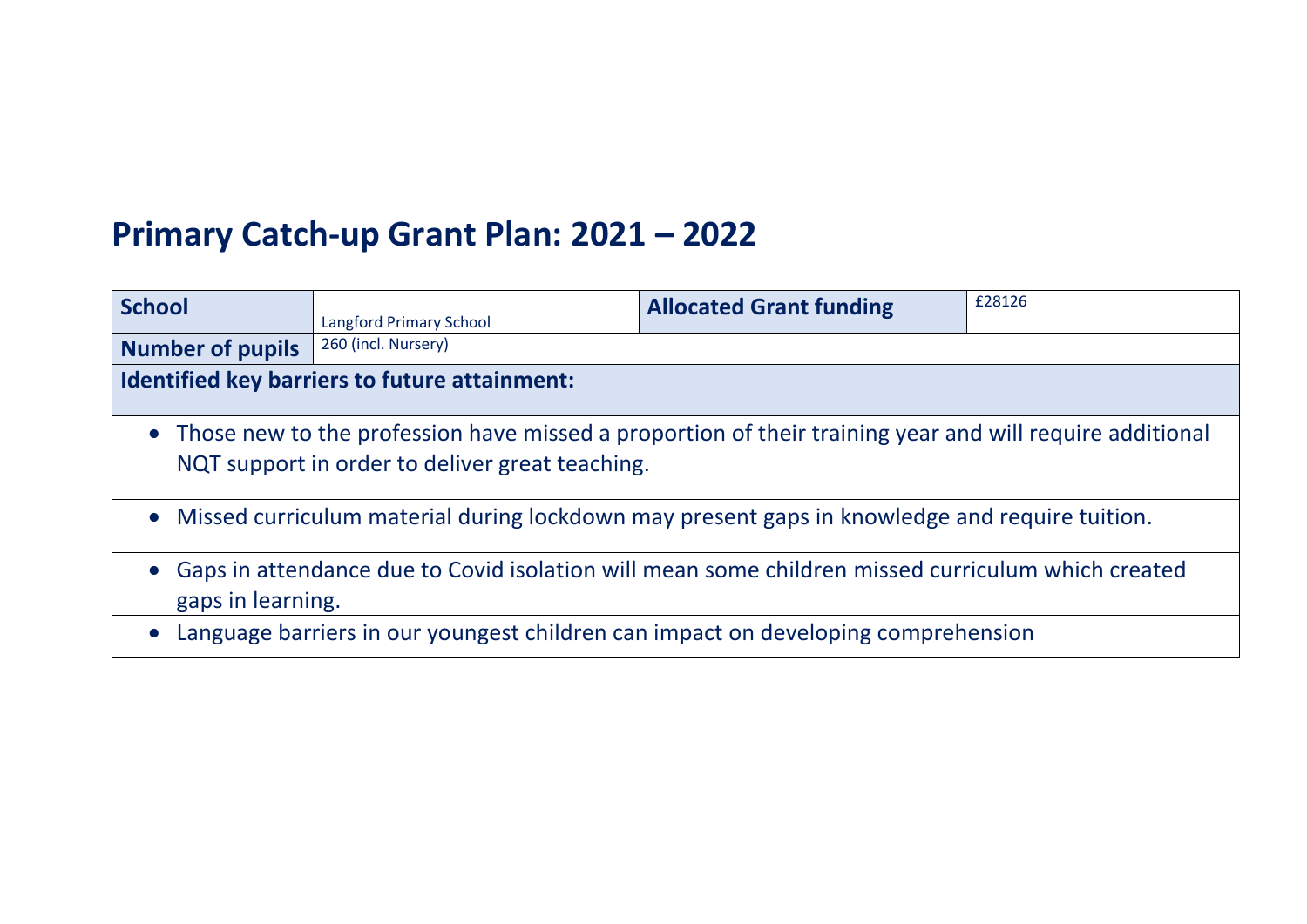| <b>Teaching and Whole School Strategies</b>                                                                                                                                                                                                                                                                                                                                                                                                                   |                                                                                                                                                                                            |             |
|---------------------------------------------------------------------------------------------------------------------------------------------------------------------------------------------------------------------------------------------------------------------------------------------------------------------------------------------------------------------------------------------------------------------------------------------------------------|--------------------------------------------------------------------------------------------------------------------------------------------------------------------------------------------|-------------|
| <b>Actions</b>                                                                                                                                                                                                                                                                                                                                                                                                                                                | <b>Intended impact</b>                                                                                                                                                                     | <b>Cost</b> |
| The school will appoint a salaried trainee teacher to enable the actions below to<br>be facilitated:                                                                                                                                                                                                                                                                                                                                                          | All teachers have a research informed knowledge of the<br>best teaching strategies and as a result, children in their<br>class make excellent progress.                                    | £20,000     |
| As a result of some NQTs not having a full training year and current ECTs<br>having a disrupted training year, the school will ensure there is a CPD<br>provision on good quality teaching and learning for all staff with a focus on<br>recommended strategies from Great Teaching Toolkit.<br>By appointing a salaried trainee teacher to work alongside a more<br>$\bullet$<br>experienced and stronger teacher, we will have capacity for this teacher to | The four teachers who are being targeted are delivering<br>consistently strong lessons. Data from pupil progress<br>analysis will demonstrate that all pupils are making<br>good progress. |             |
| work alongside NQT1's and support their teaching and learning. This will be<br>aligned to the school's research informed effective teaching principles.<br>The appointment of a salaried teacher will facilitate opportunities for in<br>school tuition with a focus on Reading and maths in KS2.                                                                                                                                                             | Monitoring by Senior Leaders will note that the quality<br>of teaching and learning if consistently good in both<br>classes. This will be informed by book looks, data and<br>observation. |             |
|                                                                                                                                                                                                                                                                                                                                                                                                                                                               | Intervention map will identify key groups targeted and<br>impact to date. Termly data analysis will measure<br>impact of small group tuition.                                              |             |
| We know reading and language makes the biggest difference to children's<br>outcomes. Whole school SoundsWrite training will be purchased for staff and<br>comprehension teaching supported effectively.                                                                                                                                                                                                                                                       | All children meet the expected standard in year 1<br>phonics.<br>Reading comprehension is taught effectively in KS2 and<br>at least 80% working at ARE by end of year.                     | £900        |
|                                                                                                                                                                                                                                                                                                                                                                                                                                                               | <b>Total Cost</b><br><b>Allocated cost from catch up Grant</b>                                                                                                                             | £20,900     |
| <b>Research:</b><br><b>Great Teaching Toolkit</b><br><b>Reading Comprehension + 6 months (EEF)</b><br><b>Phonics + 5 months (EEF)</b>                                                                                                                                                                                                                                                                                                                         |                                                                                                                                                                                            |             |